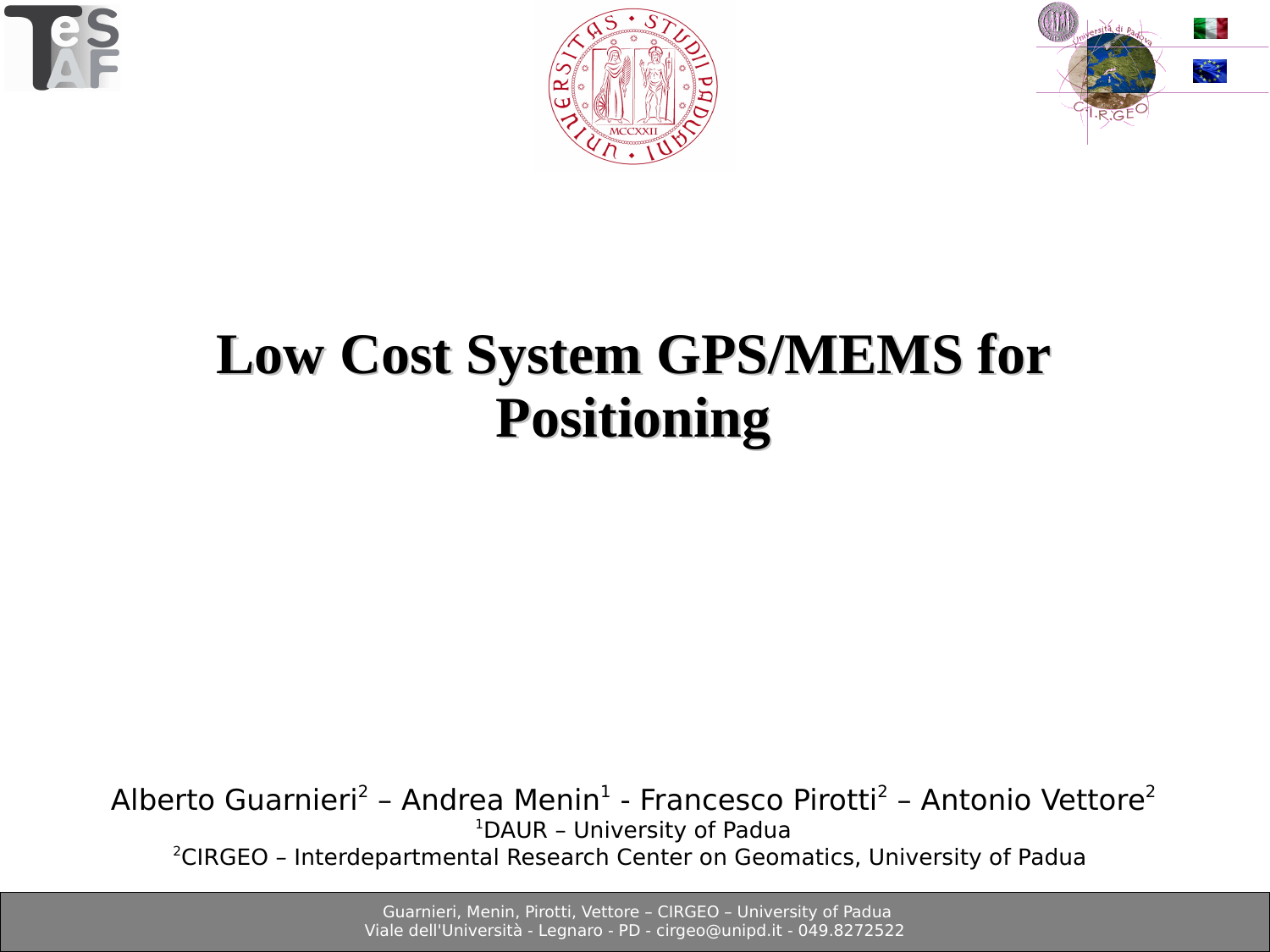





### **OBJECTIVES**

**To assess if Micro-Electro-Mechanical-Systems (MEMS) and global positioning system (GPS) can somewhat replace more expensive GPS/Inertial Navigation Systems (INS).**

**To test methods to improve positioning accuracy using GPS positions and MEMS orientation/accelleration information.**

**To evaluate best processing steps to minimize errors in MEMS output**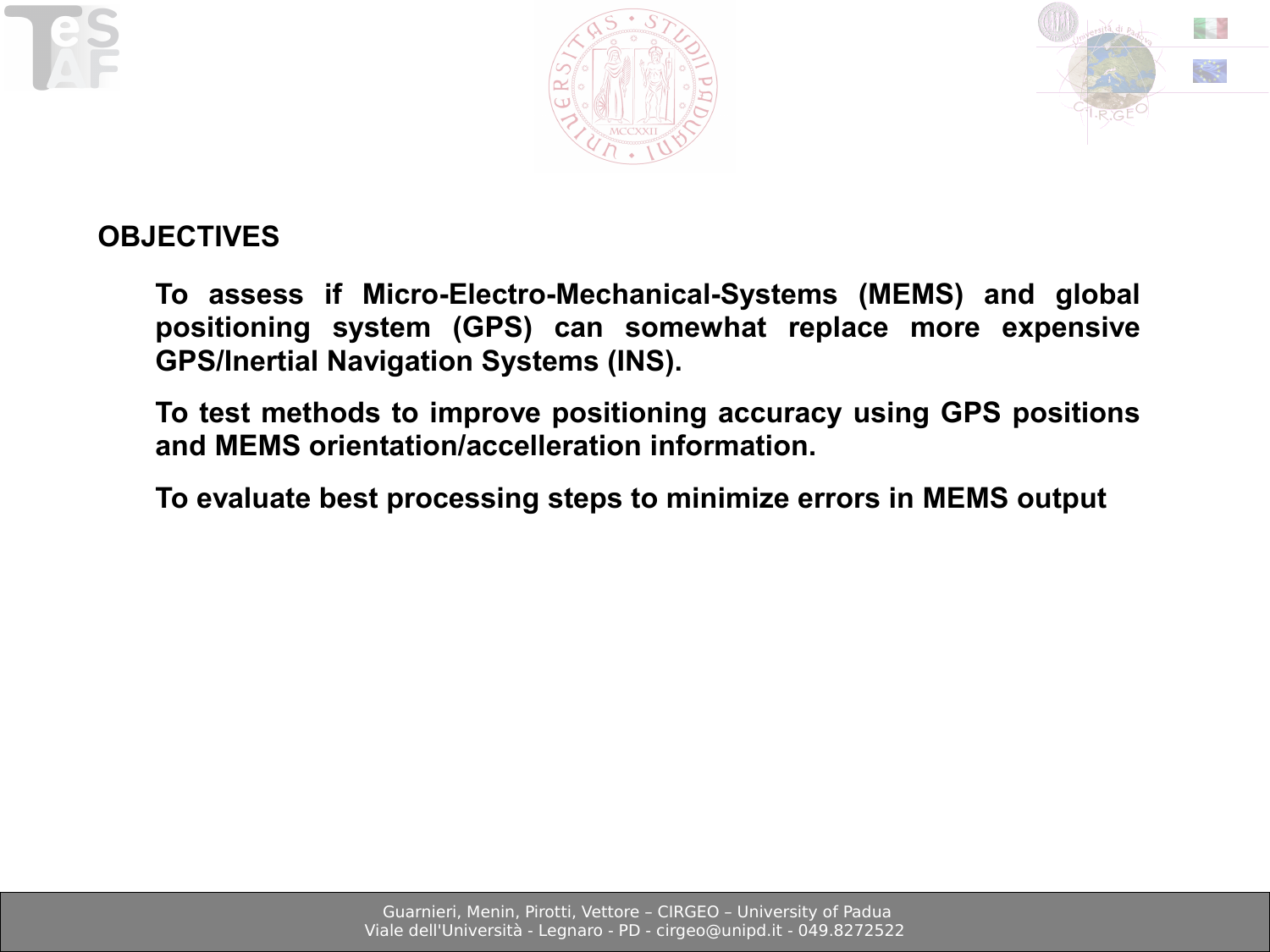





#### **MATFRIALS**

Van equipped with digital and analogic cameras as well as sensors for registration of geographic position of the vehicle.

• Control part GPS/INS include a Novatel OFM3 GPS and a Litton LN200 INS.



• Experimental part include low cost MEMS a LIS2L02AS by ST Microelectronics.

Ancilliary material – video cameras, dataloggers etc... - all integrated with positioning sensors inside van.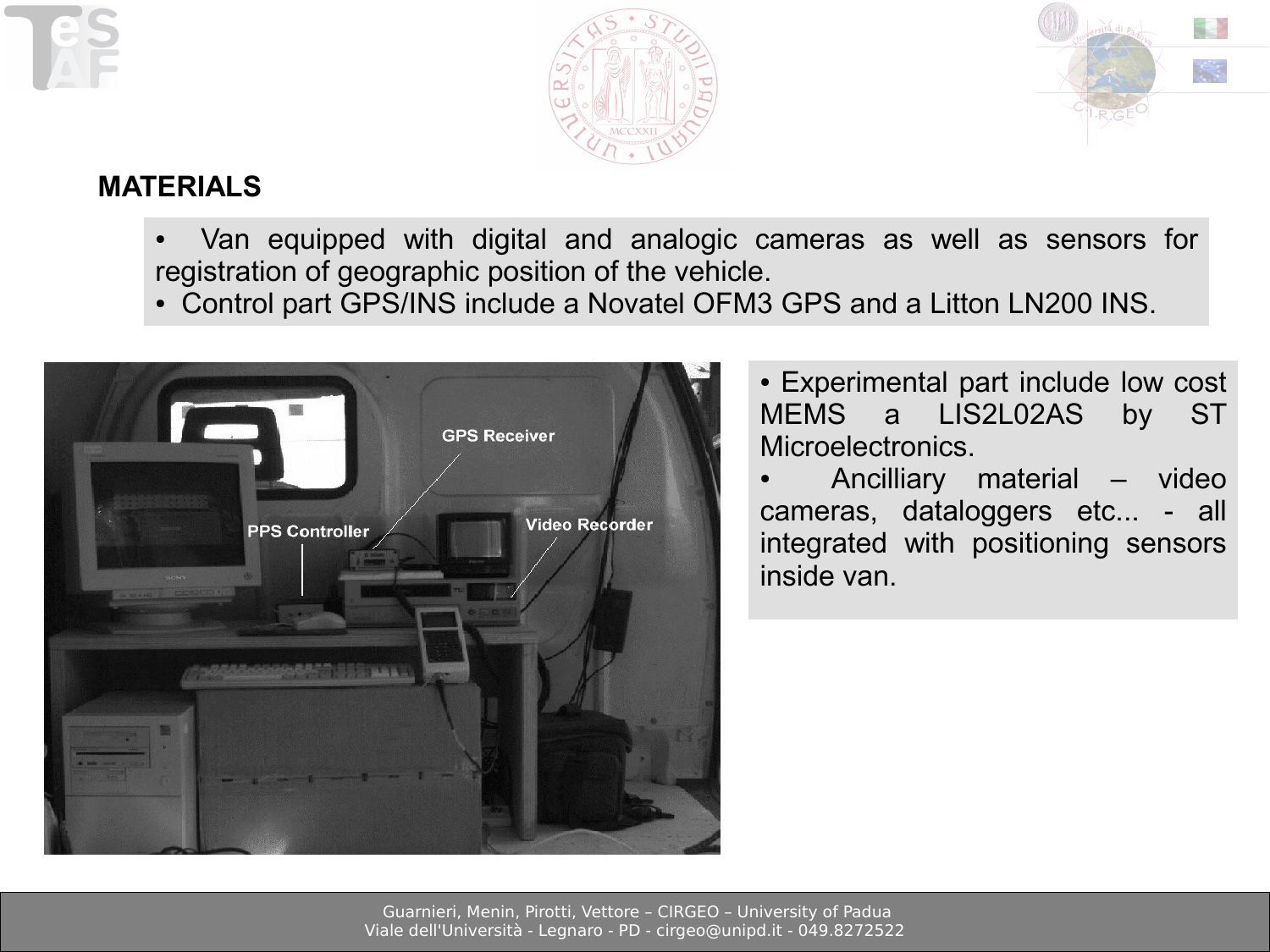

**MEMS POSITION** 



**A trajectory was measured with two methods:**

- **1 high accuracy using GPS/INS for control**
- **2 GPS/MEMS system MEMS placed in faces of 23 cm cube**

**Strandard post-processing for GPS/INS gives control trajectory.**

**Extended Kalman Filter applied to GPS/MEMS data to calculate position. Other procedures were applied to increase accuracy by calculating bias and modeling errors.**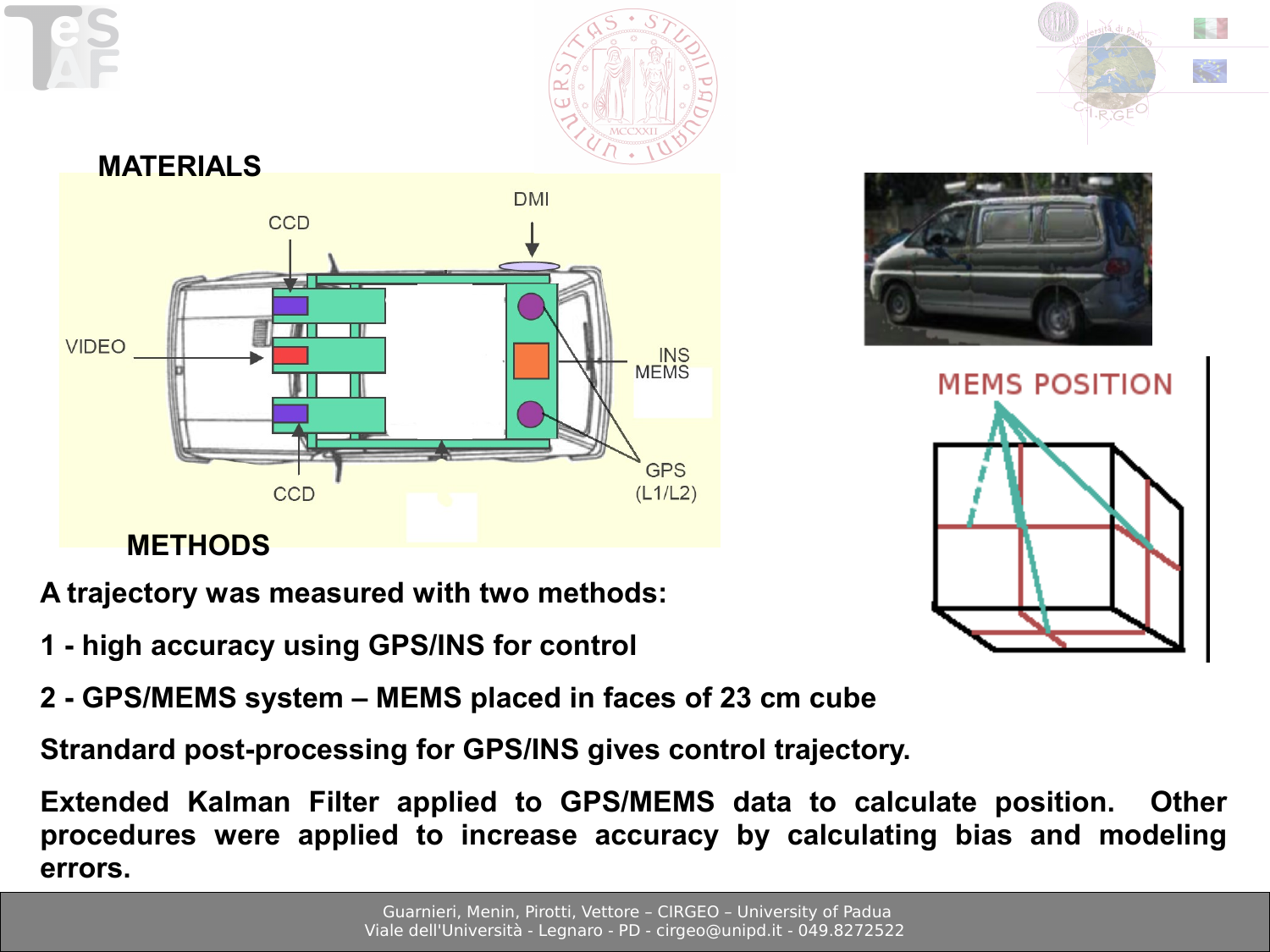



#### **METHODS**

- Trajectory with roundabout, straight line and tunnel, total length 853 m.
- GPS was set at 1 Hz for both INS and MEMS
- MEMS have a 4 kHz bandwidth which was reduced with a low-pass filter at 100 Hz. Noise and vibration outliers were corrected by using the average filter.
- INS/GPS was post processed with standard procedures

Post-processing of MEMS/GPS data:

- Extended Kalman Filter (EKF) is applied to integrate acceleration in the three axes and orientation along with GPS positions to correct the drift of the MEMS. The principal error components are considered; noise, bias and scale factor are taken into consideration applying the necessary modifications to the model.
- Six position static test to solve the problem of unknown MEMS initial position and orientation in the moving frame (vehicle) thanks to MEMS places in cube faces
- Algorythm also applicable in real time



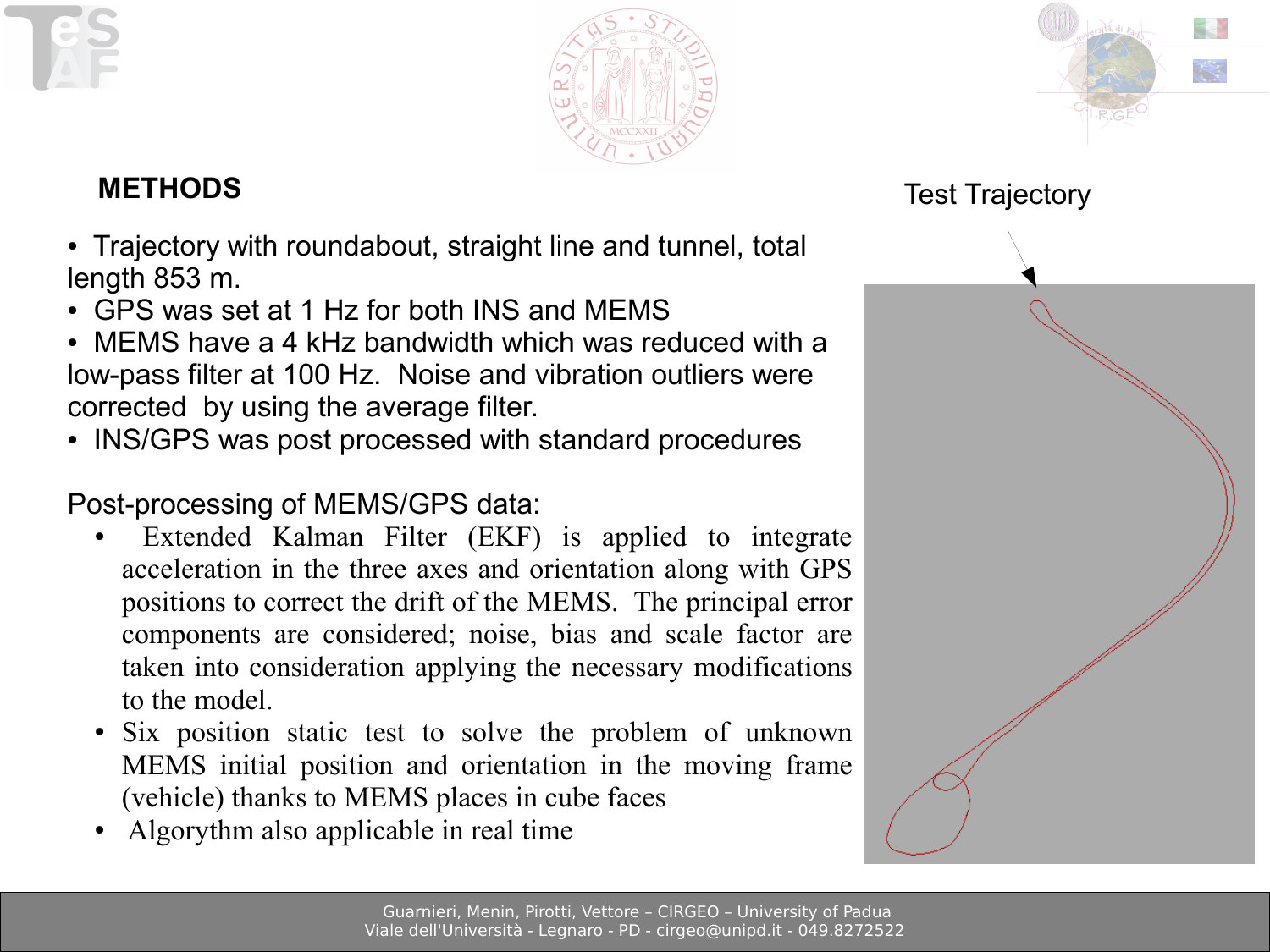

Acceleration (m/s^2)





#### **RESULTS**

• MEMS data output is acceleration - noise reduction filters (smoothing – average) applied to accelaration – best de-noising filter is average window with size of 100 (1 seconds window)



Guarnieri, Menin, Pirotti, Vettore – CIRGEO – University of Padua

Viale dell'Università - Legnaro - PD - cirgeo@unipd.it - 049.8272522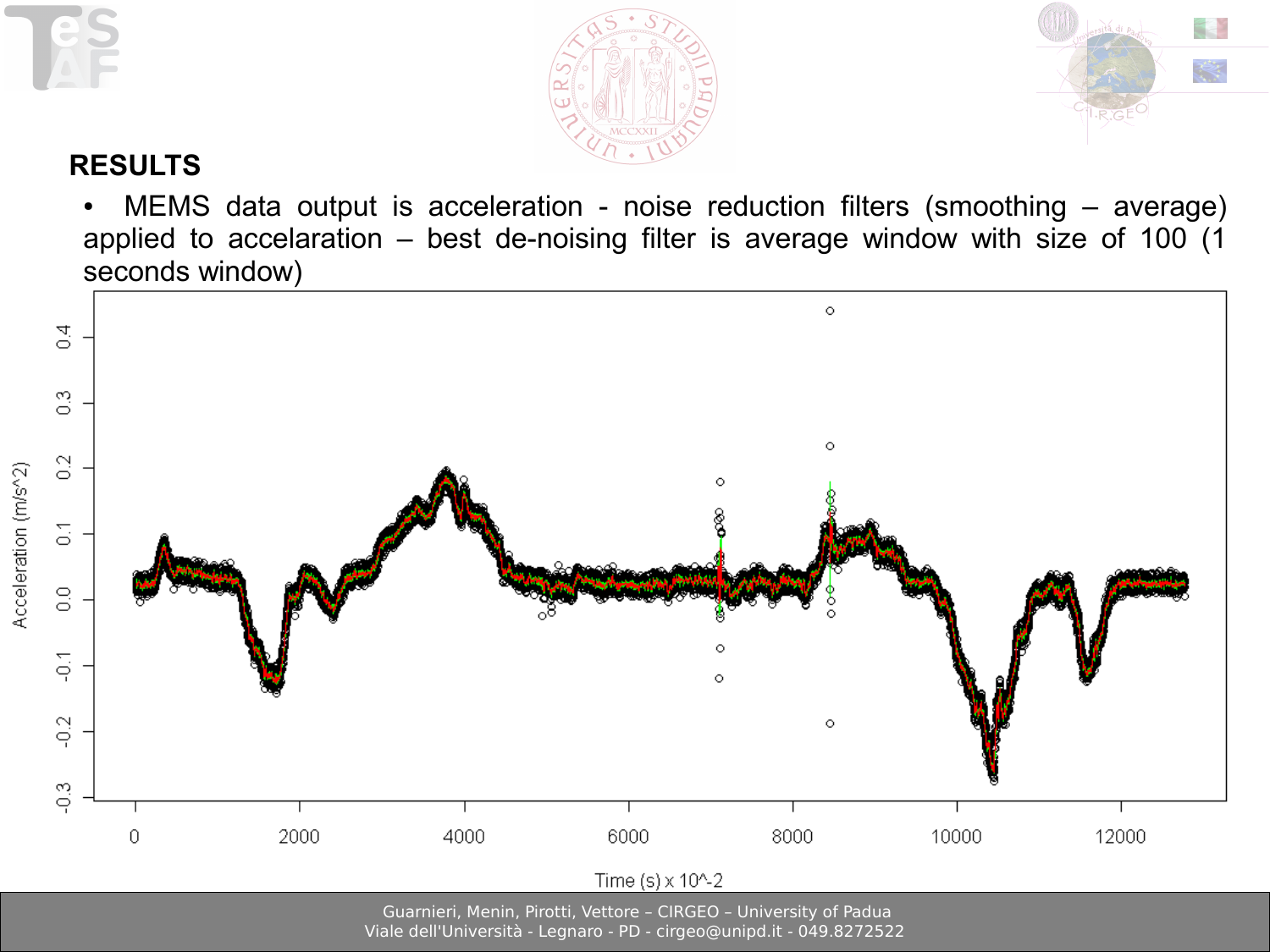





### **RESULTS**

• MEMS without correction of errors lead to definite drift from trajectory



# Linear acceleration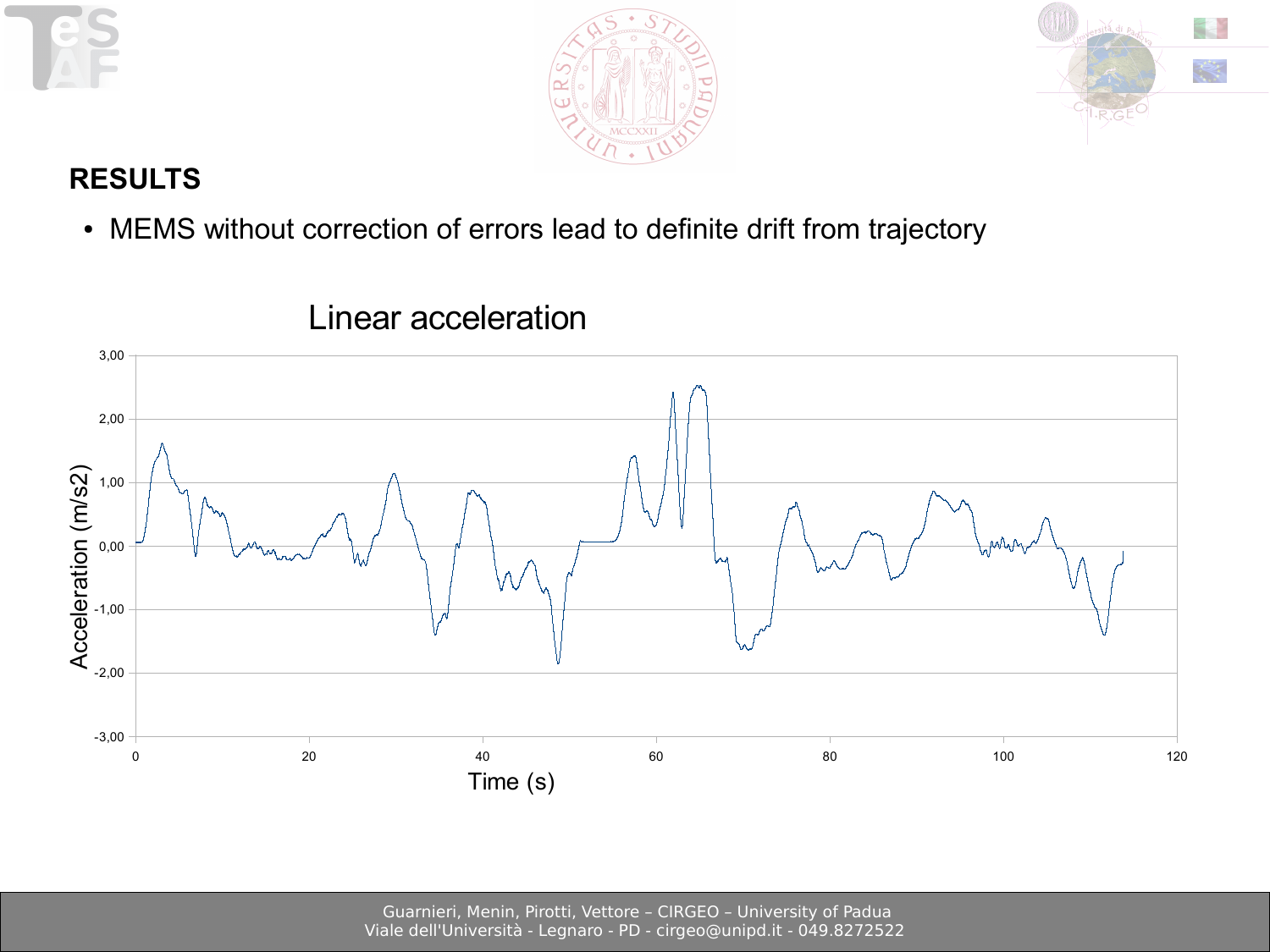





#### **RESULTS**

• MEMS without correction of errors lead to definite drift from trajectory



Linear speed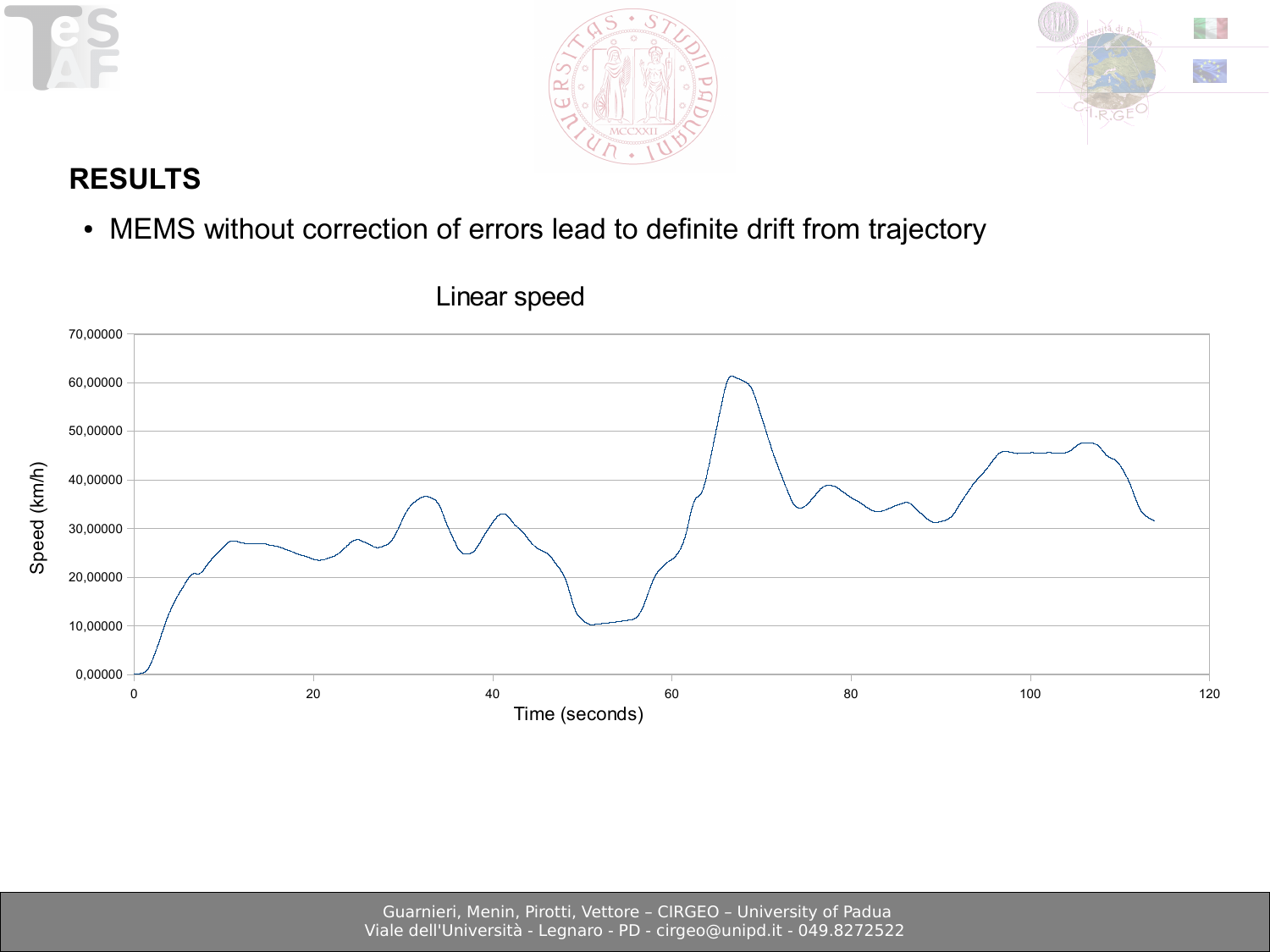





filtrate+medie

### **RESULTS**

10

• MEMS without correction of errors lead to definite drift from trajectory

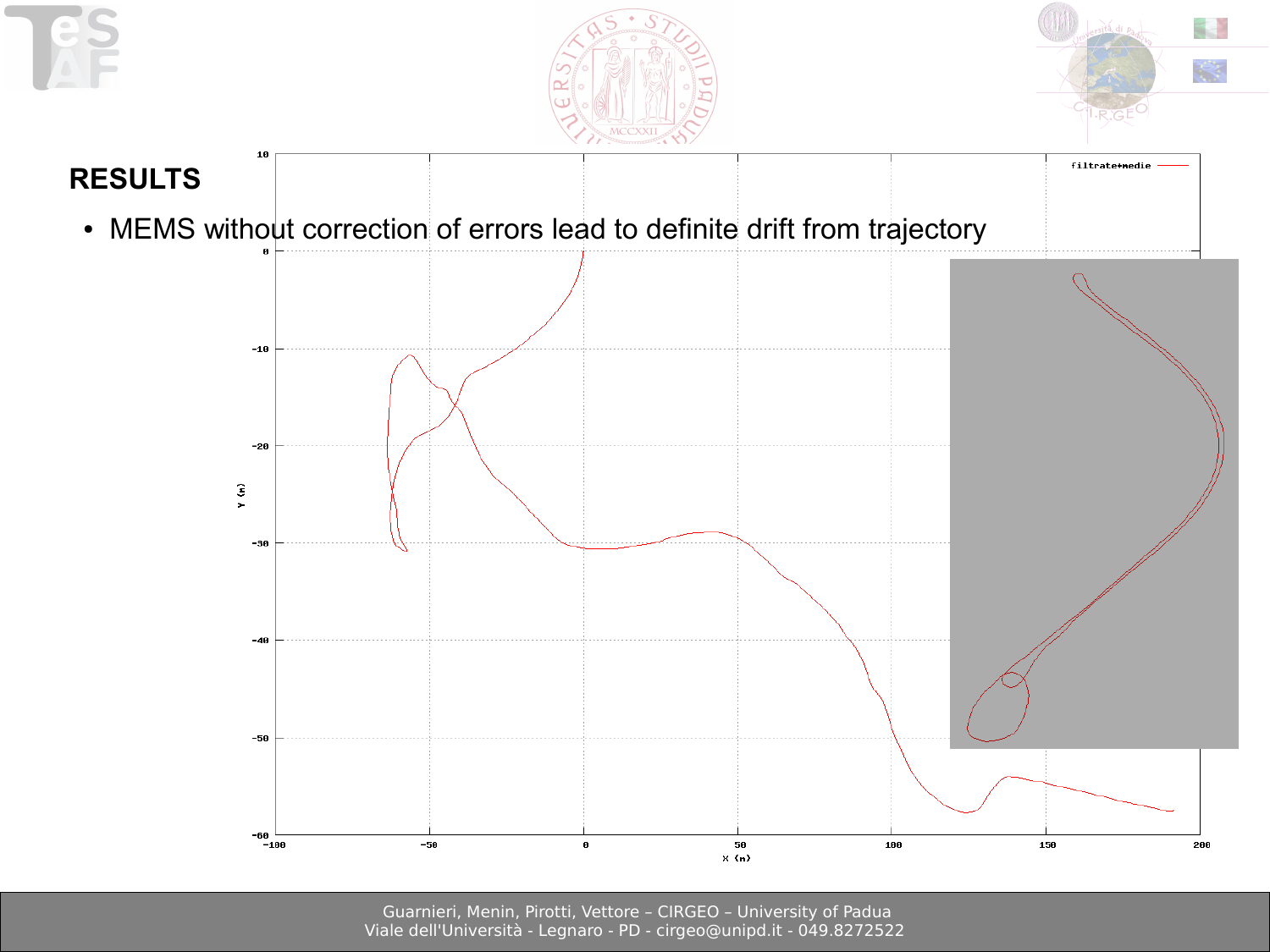





#### **RESULTS**

• MEMS first corrected with 6 position test by rotating cube alond its axis and recording change of expected position along perpendicular axis due to misplacement of MEMS in cube body (misalignment)

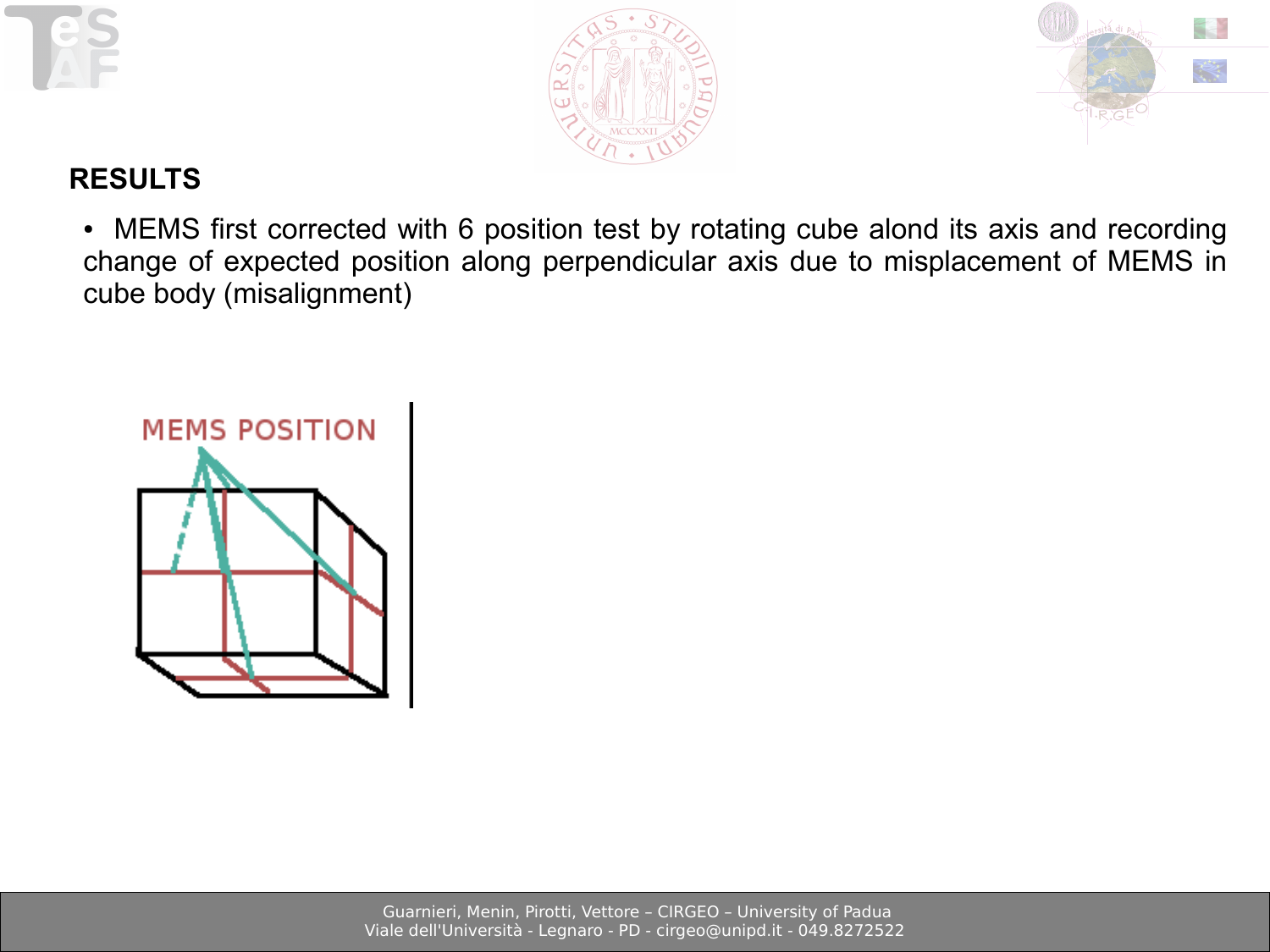



Guarnieri, Menin, Pirotti, Vettore – CIRGEO – University of Padua Viale dell'Università - Legnaro - PD - cirgeo@unipd.it - 049.8272522

# **RESULTS**

- Control trajectory obtained with corrected GPS points+ INS. (black points)
- Test trajectory obtained from integrated GPS/MEMS system (red line).
- GPS loss window clearly highlights EKF drift of results when GPS is not present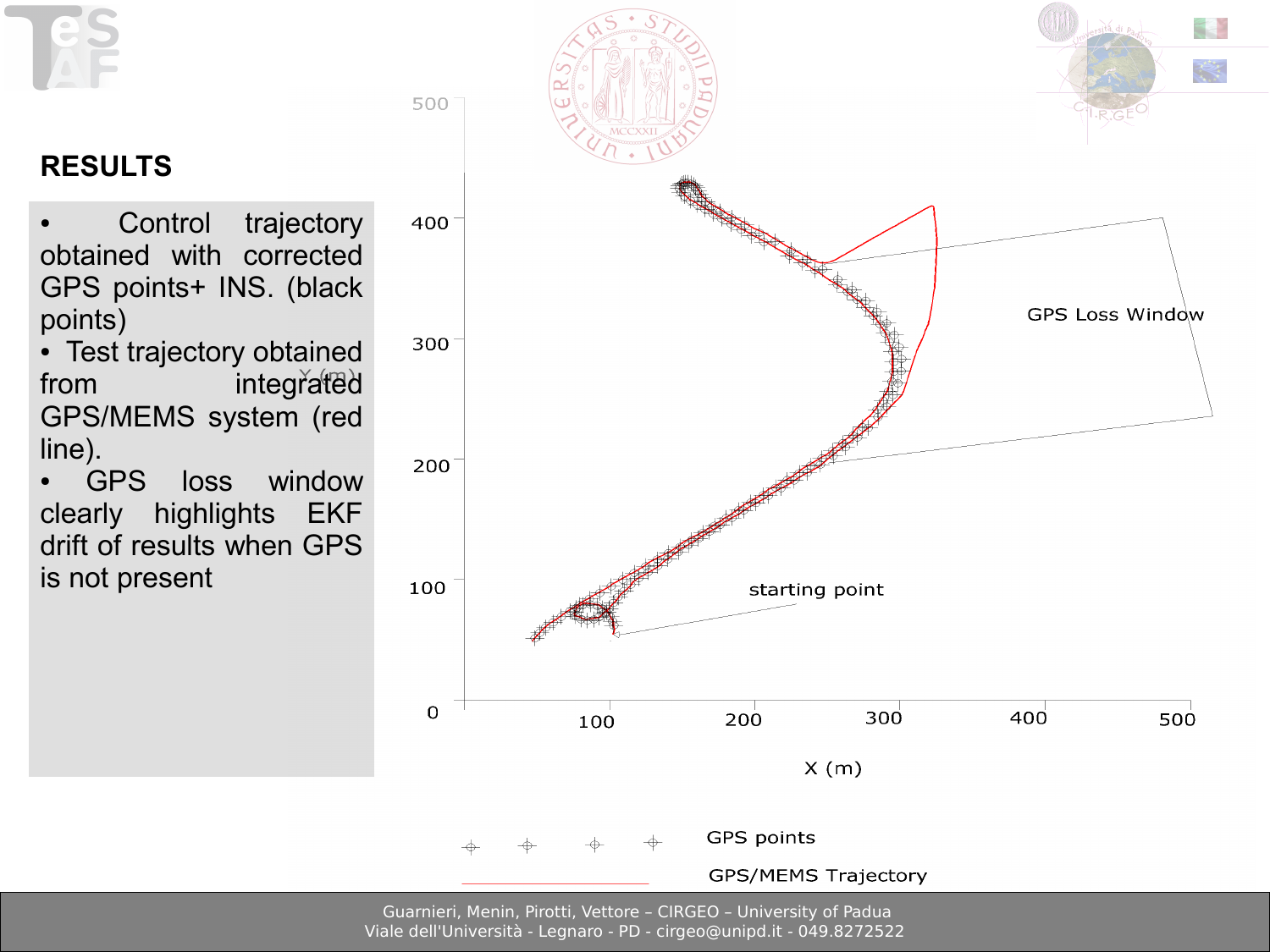





**ANALYSIS**



• Errors of placement calculated comparing GPS/INS control trajectory result with MEMS/GPS test trajectory result

• Errors along  $X$  axis have a mean and standard deviation of 0.344 m and 0.015 m respectively and 0.308 m and 0.035 m for Y axis (without considering GPS loss window)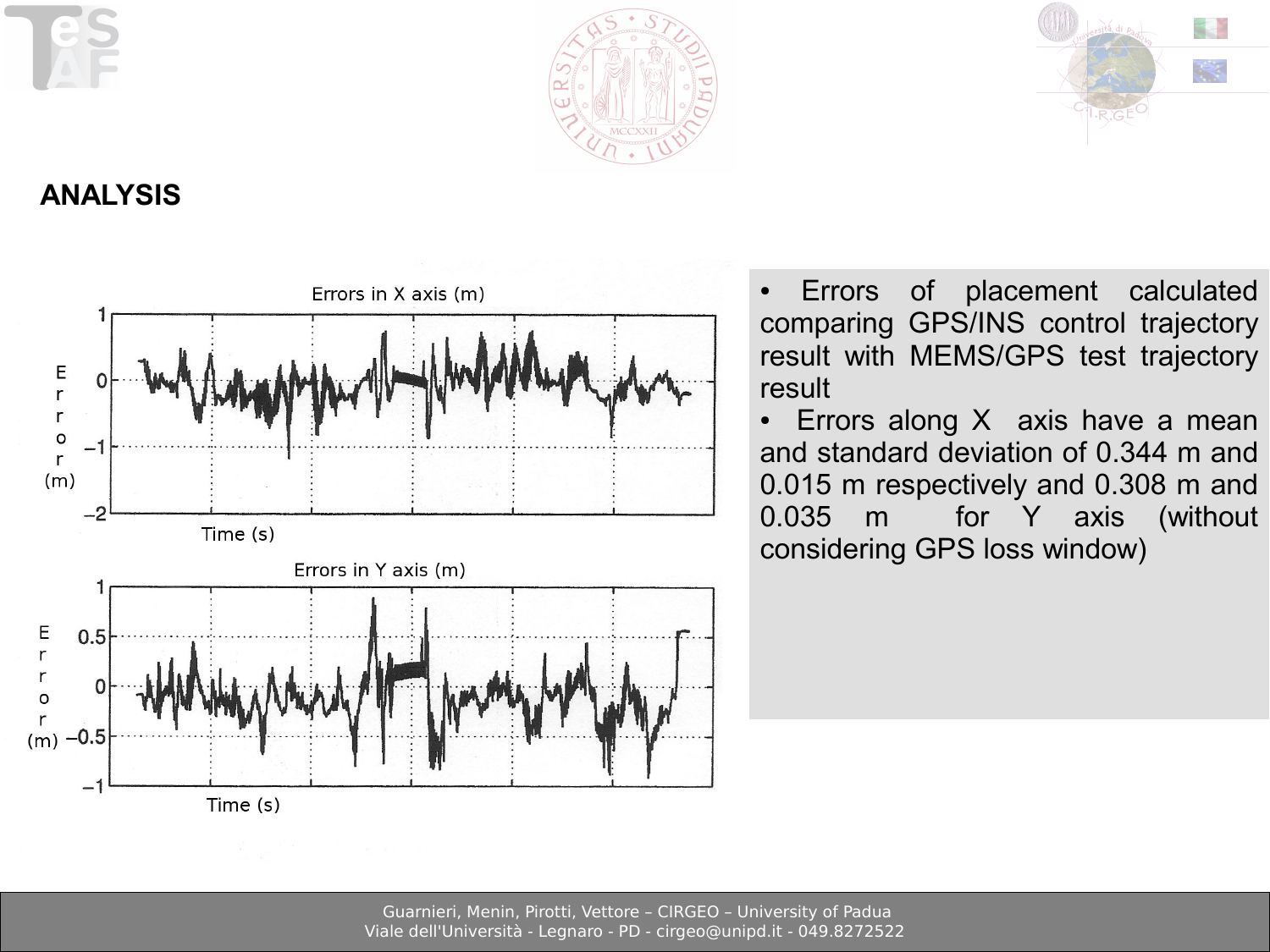



500

Guarnieri, Menin, Pirotti, Vettore – CIRGEO – University of Padua Viale dell'Università - Legnaro - PD - cirgeo@unipd.it - 049.8272522

**GPS** points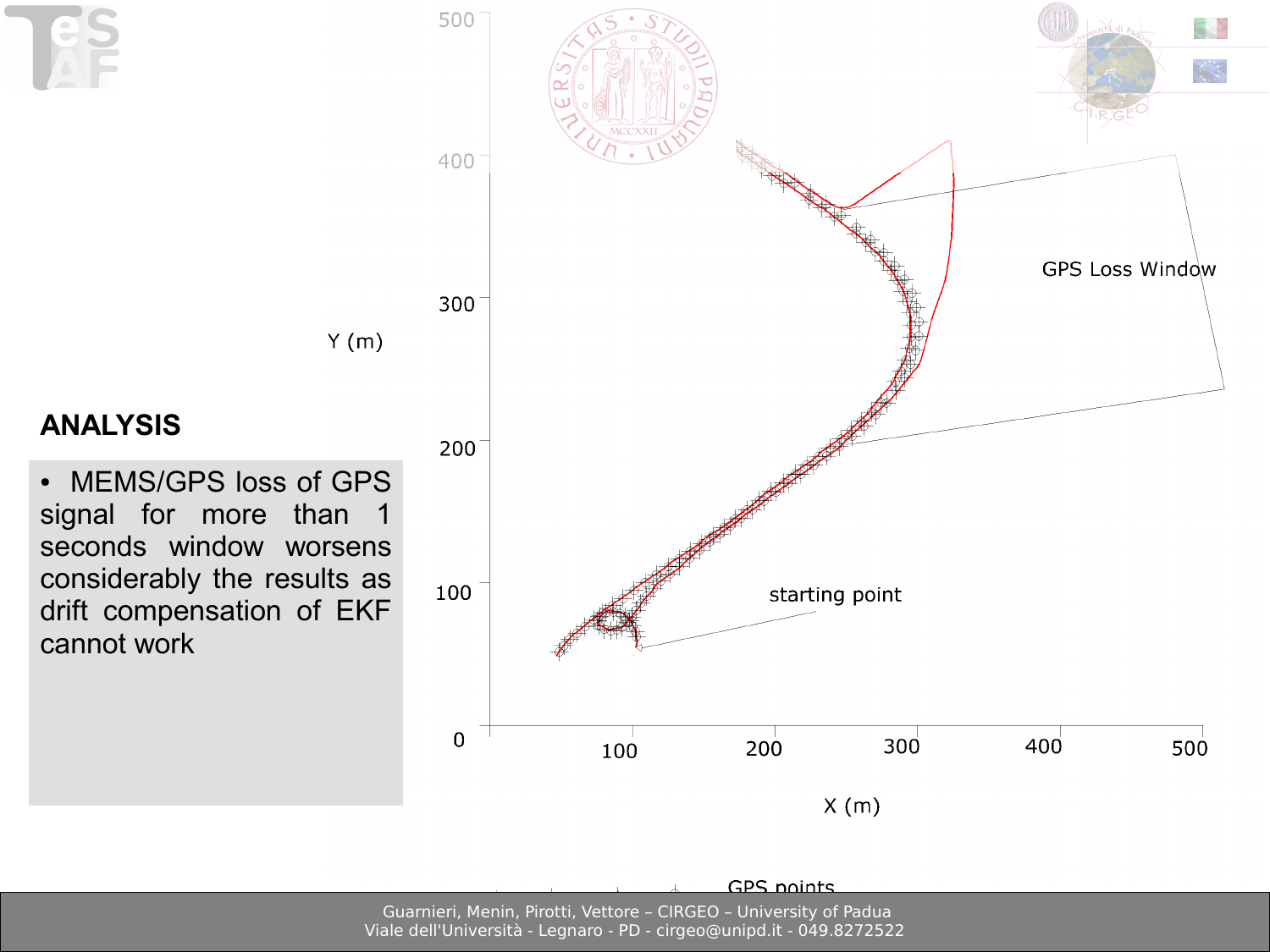



# **CONCLUSIONS**

- Test results confirm that adequate data-fusion between GPS and MEMS can give positive results for positioning and therefore be considered an interesting alternative to more expensive GPS/INS solutions.
- Very important that continous GPS coverage be mantained with this method.
- Future research consists of:
	- removing the restrictive hypothesis on the analysis of error compensation algorithms for roll and pitch measurements extracted from MEMS,
	- usage of adaptive techniques such as the Unscented Kalman Filter, Bayesian Filters (Shin and Naser, 2007) to increase position accuracy,
	- integration of a positional variable in the algorithm to correct misalignment of MEMS position